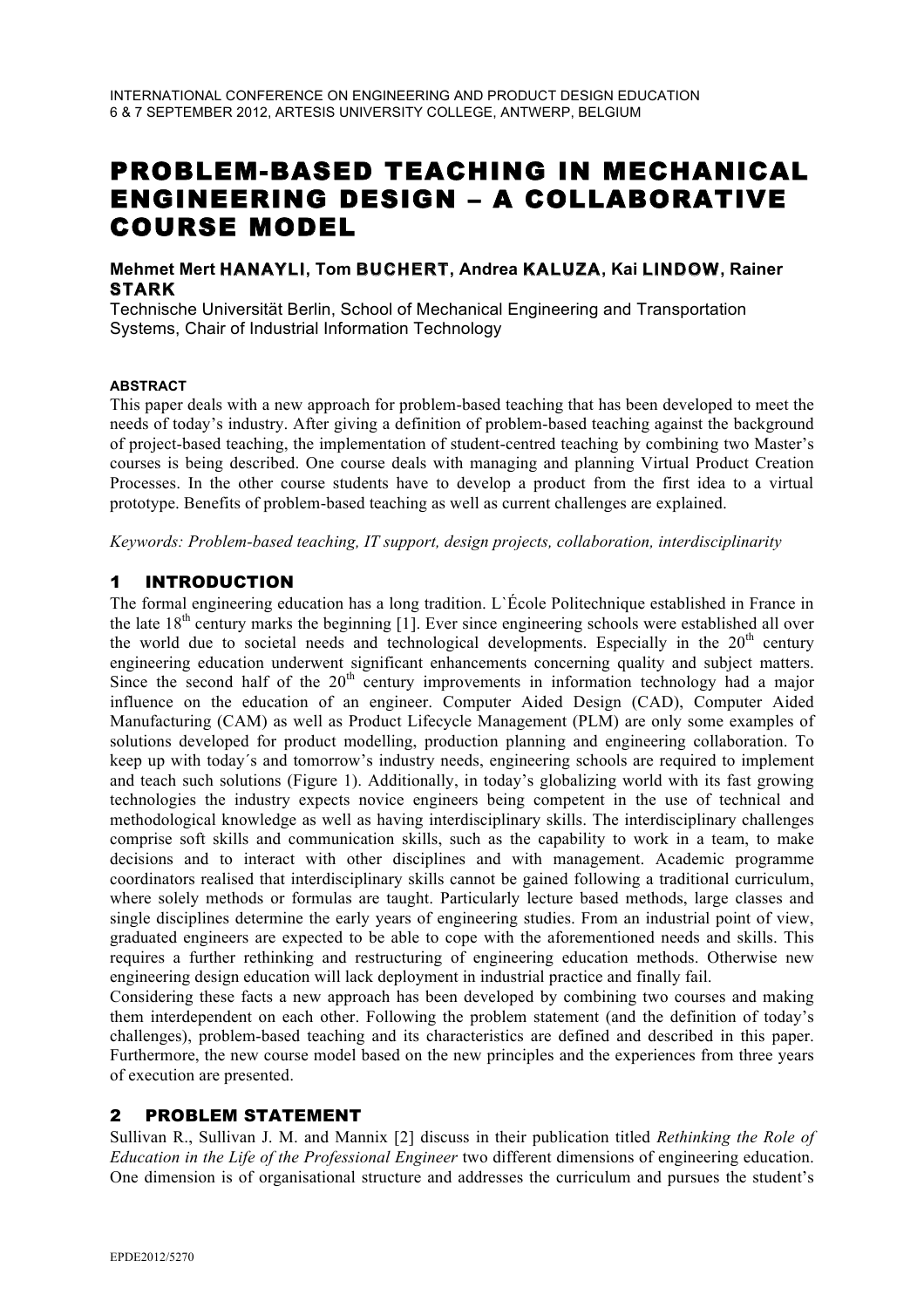need of earning a specified amount of credit points in a short period of time to get an academic degree. The programme administration is in charge of building up the organisational structure of the curriculum (Figure 1). In addition, students have to coordinate their studies out of the offered courses. The other dimension deals with the content and the quality of the courses. Although the programme administration organises the curriculum, the single course administrations are in charge of planning the course content.



*Figure 1. Interplay of industrial needs, curriculums and courses*

As mentioned in the introduction, more complex skills are demanded from novice engineers in industrial practice nowadays. Completing a set of courses, earning the necessary credit points and getting the academic degree of an engineer do not fulfil the needs of today's engineering companies. Both of the mentioned dimensions should be taken into account designing a curriculum and courses. In the field of mechanical engineering, especially throughout the entire product creation process (PCP), the expectations of the industry are growing rapidly.

Durmusoglu and Barczak [3] state *"In a new product development process a new product idea moves through a series of activities from inception to launch. Gates at the end of a subset of activities serve as critical go/no go decision points"*. PCP has to consider all phases of the product lifecycle to satisfy the stakeholder's needs. Traditionally, the outcome of the PCP is evaluated on the dimensions time, cost and quality. Since global demands are growing substantially to achieve energy efficient and sustainable added value along the entire product lifecycle, products and services have to be sustainable without compromising the traditional success factors [4].

Another challenge is the complexity of today's products which contain a certain number of parts or components from different supplying companies. The coordination and management of the product data generated during the development and production is playing a crucial role in the success of PCPs [5]. In addition, increasingly more experts from different disciplines such as mechanical engineers, electrical and electronics engineers, mechatronics engineers, environmental engineers, industrial engineers etc. are working together along today's PCPs. Therefore, further actors and stakeholders like original equipment manufacturers (OEM), suppliers or engineering service providers should also be taken into account for a properly designed and managed PCP.

As a result, a rethinking of engineering and product design education is inevitable. Modern education has to enable and qualify the engineers to meet the needs of the industry equally to global challenges. Due to time restrictions of Bachelor and Master Programmes it is hardly possible to add more courses to the curriculum addressing the mentioned problems and challenges. Therefore, a higher effectiveness level should be considered within the existing courses. Studies have shown that the highest learning effectiveness level can be reached by participating, doing and making own decisions (cp. [6]). Implementing a teaching concept where the students make an expedient contribution to the course outcome should be the aim modern education.

## 3 GENERAL APPROACH

Case studies are an increasingly popular way of teaching. A case study is considered as a student centred activity that involves the study of a topic which raises issues or problems for analysis. They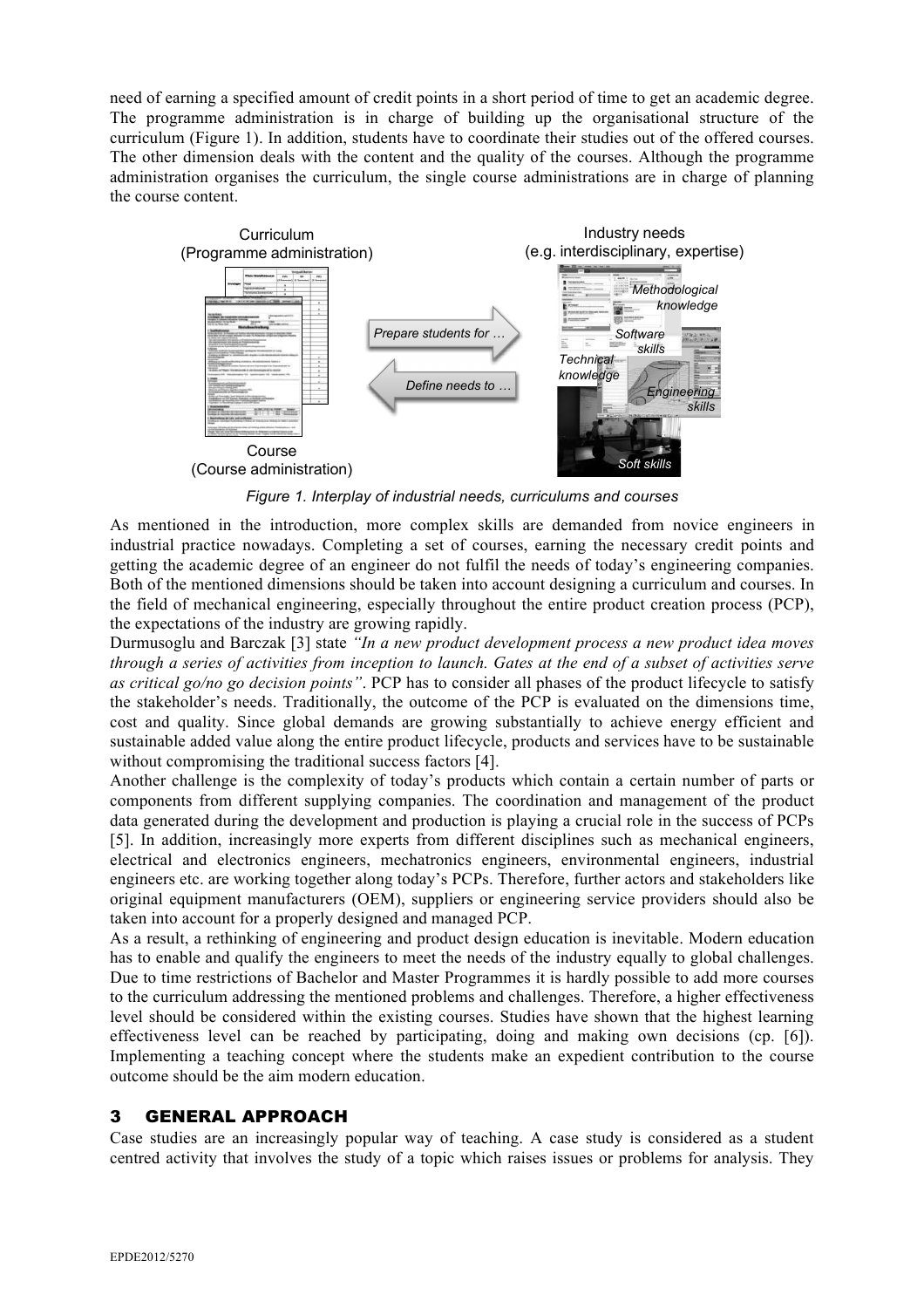can be classified mainly into two categories: (1) *Project-based teaching model* and (2) *Problem-based teaching model*. These models can be defined and differentiated as follows (cp. [7]):

(1) *Project-based teaching model* is a task oriented teaching method to solve defined problems. The activities or methods to be used are defined by the trainer of the course and the students have to produce a solution to overcome the challenges. The trainer plays the role of a *supervisor* and the students do not have the freedom to make decisions on their own. The outcome is usually determined.

(2) *Problem-based teaching model* differs from the *project-based teaching model* by the attitude of the trainer who defines the problem and transfers necessary knowledge. The trainer plays the role of an *adviser*. As a result the students determine which methods they use and they are forced to make decisions on their own. In contrast to (1) the outcome can be either open or determined.

Considering one of the most effective learning methods it can be concluded that *problem-based teaching* with an open outcome is the most effective way of transferring knowledge and, from a student's perspective, taking on responsibility.



*Figure 2. Outline of major product creation process phases*

Figure 2 shows a PCP divided into certain activities. The PCP itself is a sequential process with overlapping phases and many iterative loops covering all phases from the first product idea to the start of production. Marketing, quality control and distribution are, for instance, directly linked to the PCP as supporting processes. While engineering design courses have an inherent affinity to project work and an open solution space, courses in the field of supporting processes are usually based on specific fictional or non-fictional case studies. To increase the learning effectiveness a shift from case studies to a project situation can be supportive. In order to address the described challenges a new approach is proposed in this paper. Combinations of different university courses are seen as a potential for overcoming the current barriers of teaching regarding problem-orientation.

## 4 A COLLABORATIVE COURSE MODEL

The School of Mechanical Engineering and Transportation Systems at Technische Universität Berlin offers a variety of courses for both Bachelor and Master Programmes. The portfolio of courses was developed in order to offer a multi-dimensional view of today's and tomorrow's industrial needs including Information Technology (IT) support for CAx systems and collaboration as well as engineering methods and processes. This paper focuses on two courses, *Applied Industrial Information Technologies* (AIIT) and *Development and Management of Digital Product Creation Processes* (DPCP). These two courses are running parallel during winter term since 2008. Both courses are described with particular emphasis on their integrative character.

## **4.1 Applied Industrial Information Technologies**

The fundamental concept of this course is to focus a *problem-based teaching* approach complementary to traditional engineering education. The basic idea of this course is developing a product from the concept stage to a virtual prototype. The primary aim of this project is to offer Bachelor and Master students a practical experience in dealing with different IT-systems in the context of an actual design task. Basic knowledge about Virtual Product Creation, e.g. Computer-aided Design (CAD) and Computer-aided Engineering (CAE) tools, gained in fundamental courses is a prerequisite. In addition to trainings of different engineering IT systems, supporting group work, e.g. groupware and collaborative virtual environments, and design methodology are introduced in order to facilitate a logical and well-structured product creation process.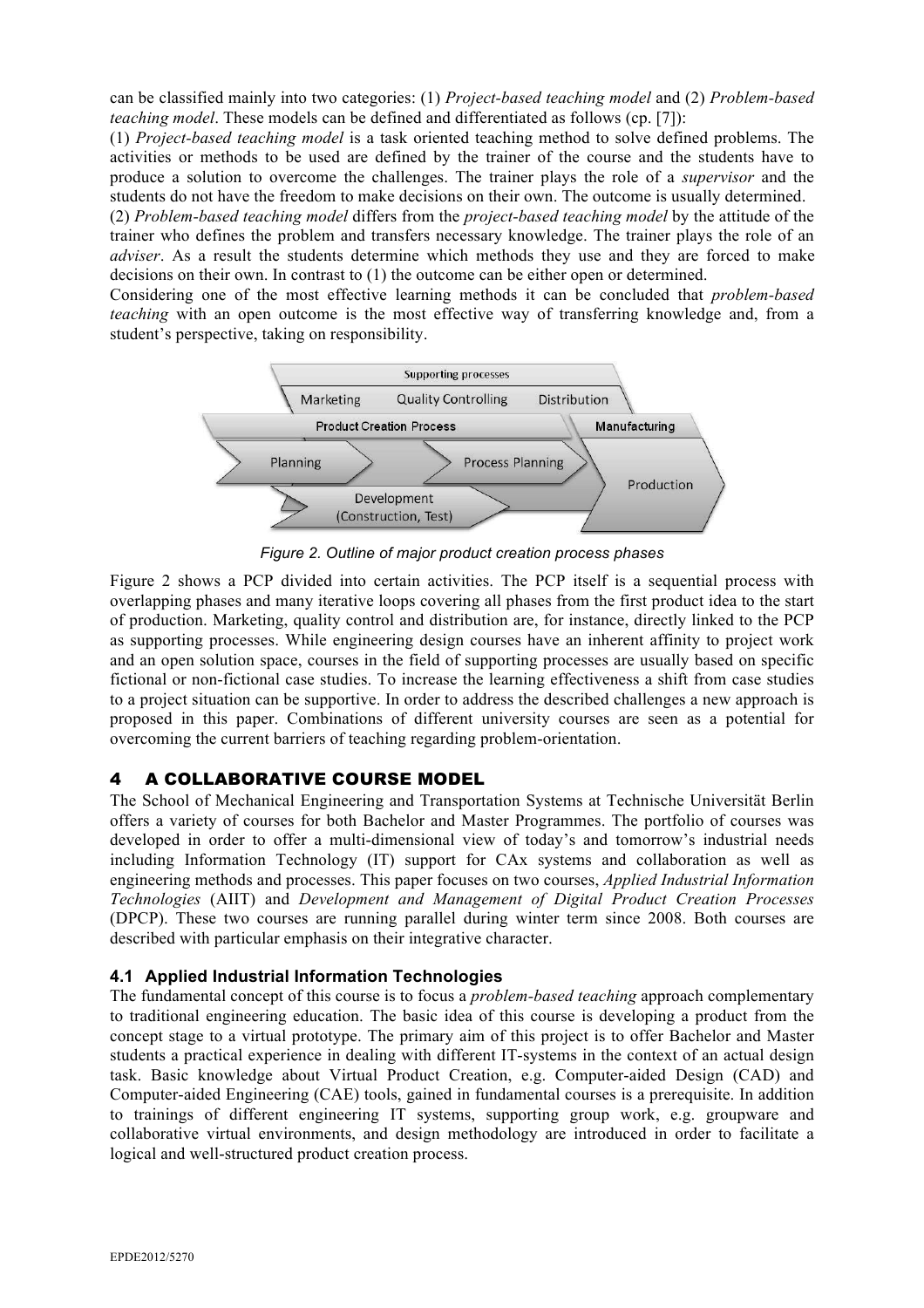The design task, usually situated in the field of sustainable mobility, creates the basic frame throughout the entire course. The only constraint set by the trainers is a stage gate control process (cp. [3]) by means of Design Reviews which are distributed over the course period. These reviews reflect the current design progress. They also serve as a basis for grading the students. Between these regular reviews the students can act unrestricted to a certain extent. Additionally, weekly round tables give the students the opportunity to discuss their progress with the trainers and ask for advice. The trainers create engineering change requests in order to create a more realistic and dynamic industrial scenario. The trainers are required to observe the progress of every team during the entire project in order to mentor the students during the mentioned round tables and design reviews. As a response to the demands on tomorrow's engineers, project teams are set-up. The teams consist of four to six students from different disciplines like mechanical engineering, computer science or industrial engineering. Aside from designing a product a business plan involving marketing and cost issues has to be developed. This interdisciplinary approach enables a wider solution space and increases the awareness of different disciplines.

## **4.2 Development and Management of Digital Product Creation Processes**

Contrasting to the above described project the Masters course DPCP has a strong focus on the holistic view of engineering processes and methods within the Virtual Product Creation. The primary aim is to understand how a successful project is conducted and how IT can support the various processes. Basic project management concepts like Gantt-Charts or Key Performance Indicators (KPI) are introduced. Additionally, tools for Product Lifecycle Management (PLM) and Business Process Management (BPM) are taught. BPM is used to develop *Best Practices* and guidelines for organisational and management issues, i.e. approval or change processes. The importance of these process models in the context of PLM systems is also highlighted. Various soft skills, i.e. moderation, team leading and negotiation etc.), are experienced. The DCPC teams consist of two students from mechanical engineering and production technology.

## **4.3 Combined Course Concept**

The main concept is to combine the two courses AIIT and DPCP to meet the demands of a *problembased teaching model* with an open outcome. Figure 3 illustrates the collaborative teamwork of the participants of these courses. The DPCP teams become part of the AIIT teams. One DPCP student has the role of a project manager. This student is in charge of implementing the theoretical knowledge gained in lectures through planning and control of the engineering process. The project manager undertakes managerial tasks regarding coordination and organisation, such as project planning and defining *Best Practices*. The other student is in position of a process observer. That means observing and monitoring the actions which are actually performed.



*Figure 3. Cooperation model of two Master courses (DPCP and AIIT)*

Consequently, a permanent reconciliation of the initial project plan with the current project progress is necessary. The process observer compares processes defined by the project manager with the actual processes. Therefore, the process observer needs to collect data about the project performance of the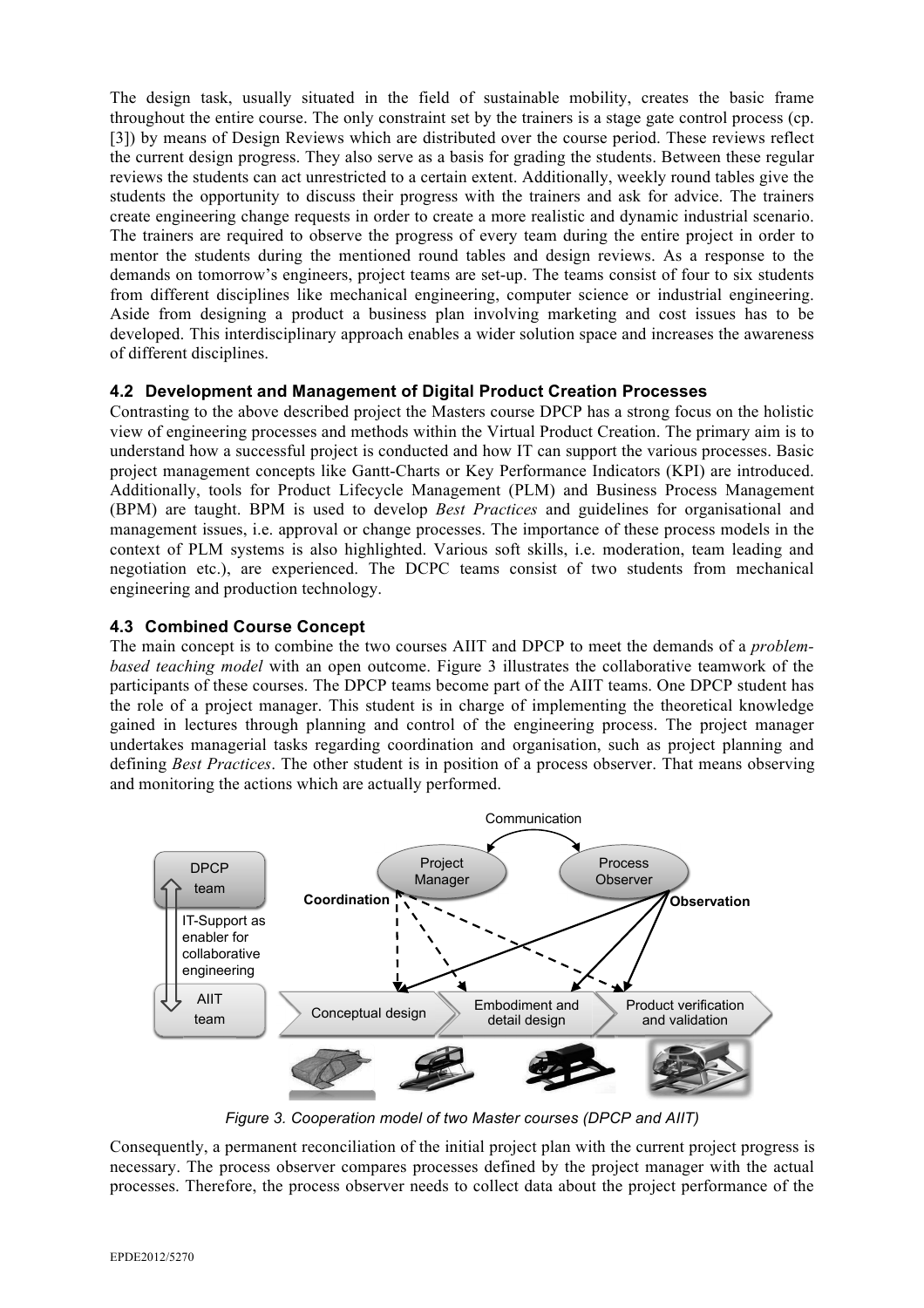AIIT team. Questionnaires regarding pre-defined KPI such as invested time, milestone achievement, presence in team meetings, allocation of tasks and communication effort are distributed to the AIIT teams weekly. Finally, the data needs to be evaluated and the most promising factors for a successful PCP can be derived. Figure 4 exemplarily shows the evaluation of the KPI *Communication effort*. This KPI measures the quantity of communication activities within the AIIT team and can be interpreted as part of the actual student's workload. It involves any kind of communication activities, e.g. writing emails, making phone calls, meeting face-to-face and meeting online. The communication effort increases as the Design Reviews and round tables draw near. The remarkable peak towards the final presentation shows how drastically the workload at the end of a project increases.



*Figure 4. Communication effort of AIIT team observed by DCPC team*

The feedback from the AIIT teams plays a crucial role for the outcome of the DPCP team. On the other hand, the project manager's performance influences the outcome of the design teams. To enable a better communication between the students an Internet based collaboration tool, provided by the course administration, is used. The basic functions of the tool are document sharing, forums and wikis. Social network functions are also included. Users can see who is online and have the possibility to get directly in touch via messaging. Additionally, Video Conferencing is provided. That way, the students have the possibility to meet online 24/7 to discuss their design progress.

The proposed concept addresses the challenges in modern engineering education. The communication between two teams is arranged according to the *problem-based teaching model* as the interaction to the course administration is only limited to Design Reviews and round tables. The DPCP team decides how to manage the AIIT design process. Depending on the attitude and management approach of the DPCP team they experience different reactions and face different problems. Solutions and decisions regarding these problems are discussed with the course administration since their decisions influence the outcome of the design project. The problem-based nature of both courses let the students experience dynamic and more realistic project work. That way, engineers improve their soft skills and meet the demands of the industry.

## 5 CONCLUSION

A common practice in engineering education courses is the application of theoretical knowledge about methods and tools on case studies coming from industrial practice or fiction. The problem of this way of teaching is the missing "interactivity". Within this teaching concept, tasks and solutions are predefined and there is only little possibility to influence the outcome from a student's perspective. In order to receive a higher learning effectiveness and feedback on individual actions and decisions a more dynamic project situation is beneficial. Since the outcome can be influenced it leads to a higher motivation of the students in contrast to an artificial problem statement. Positive feedback from the